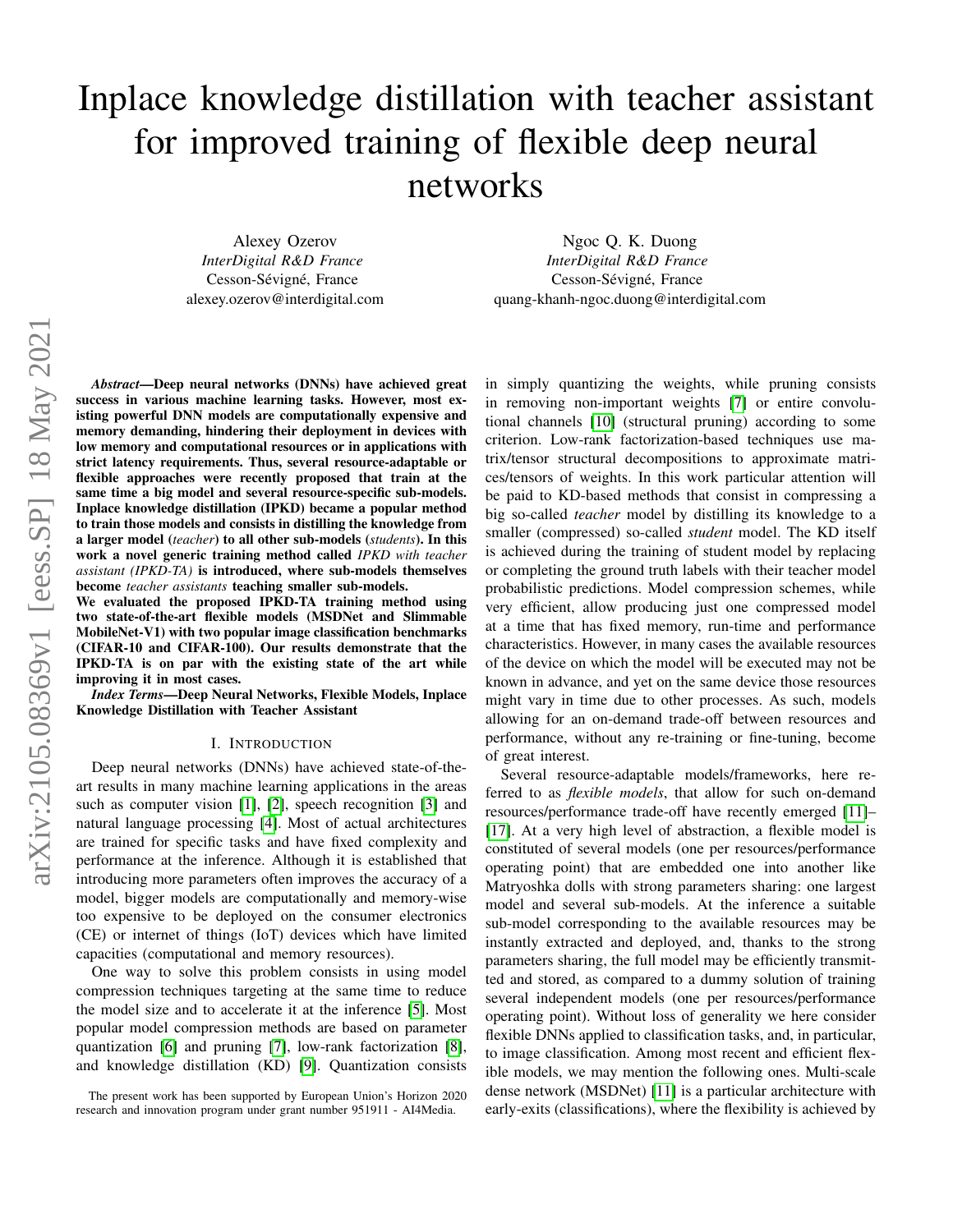stopping computation at any desired classifier. Slimmable [\[12\]](#page-4-12) and universally slimmable [\[13\]](#page-4-13) networks represent a general framework allowing for an instantaneous slimming [\[10\]](#page-4-9) (or structural pruning) of a single network into different subnetworks that are all trained jointly. One for all framework [\[14\]](#page-4-14) is based on the same principles as slimmable networks, while introducing more variability in sub-model's design, including elastic resolution, kernel size, depth and width. Ruiz and Verbee introduced convolutional neural mixture models [\[15\]](#page-4-15) and hierarchical neural ensembles [\[16\]](#page-4-16), where the flexibility is achieved by selecting respective sub-mixtures or sub-ensembles. Finally, switchable precision neural networks [\[17\]](#page-4-11) allow for a flexibility thanks to a possibility of ondemand switching between different levels of network weight quantization.

The most straightforward way to learn flexible models is to train all sub-models jointly from the annotated data [\[11\]](#page-4-10), [\[12\]](#page-4-12). A more efficient training scheme called *inplace knowledge distillation (IPKD)* was introduced in [\[13\]](#page-4-13) (then re-used in [\[14\]](#page-4-14)–[\[17\]](#page-4-11)), where the training is again joint, though only the biggest model is fully trained from the data, while all other sub-models are distilled from the biggest one. The new term *inplace* refers to the fact that there is a strong parameters sharing between the sub-models. However, in an alternative work on KD [\[18\]](#page-4-17), that is not related to flexible models, it was noted that when the gap (in size) between the teacher and student models is large, the KD might be less efficient. To overcome this drawback the authors of [\[18\]](#page-4-17) introduce an inbetween model, a so-called *teacher assistant*, that first learns from the teacher and then teaches the student.

In this work we build on the idea of KD with teacher assistant [\[18\]](#page-4-17) to improve the IPKD training of flexible models. Indeed, in IPKD all sub-models are distilled from the biggest one, and thus for smaller sub-models the teacher-student gaps are large. To overcome this issue, we introduce *IPKD with one teacher assistant (IPKD-TA-1)* and *IPKD with multiple teacher assistants (IPKD-TA-M)*, where each sub-model is distilled from the larger sub-model next to it (one teacher assistant) or from all the larger sub-models (multiple teacher assistants), respectively. Our proposal is general and applicable for training any flexible model, where IPKD is applicable. We investigate the effectiveness of the proposed approach in case of MSDNet [\[11\]](#page-4-10) and Slimmable [\[12\]](#page-4-12), [\[13\]](#page-4-13) MobileNet-V1 [\[19\]](#page-4-18) models on two standard image classification benchmarks: CIFAR-10 and CIFAR-100 [\[20\]](#page-4-19). Note that, to our best knowledge, even the IPKD approach was not yet explored for MSDNet model, possibly because MSDNet [\[11\]](#page-4-10) was published before IPKD was introduced in [\[13\]](#page-4-13). Our contributions may be summarized as: (i) introducing novel IPKD-TA-1 and IPKD-TA-M approaches for improved training of general flexible models, *(ii)* experimental investigation of IPKD approach for MSDNet, and *(iii)* experimental investigation of proposed IPKD-TA-1 and IPKD-TA-M approaches for MSDNet and Slimmable MobileNet-V1.

The rest of this paper is organized as follows. Related work and necessary background are described in Section [II.](#page-1-0) IPKD- TA-1 and IPKD-TA-M approaches for improved flexible models training are introduced in Section [III.](#page-2-0) Section [IV](#page-2-1) is devoted to experiments and conclusions are drawn in Section [V.](#page-4-20)

## II. RELATED WORK AND BACKGROUND

## <span id="page-1-0"></span>*A. Knowledge distillation*

Knowledge distillation (KD) [\[9\]](#page-4-8) is a general technique allowing to compress a big pre-trained model or model ensemble called *teacher* into a smaller *student* model. It is shown in [\[9\]](#page-4-8) that using KD allows often for better performance than simply training the student model from the same data via supervised learning.

Let us consider a classification problem with  $C$  classes. Let C-dimensional vectors  $a_s$  and  $a_t$  be the logits (the inputs to the final softmax) of the teacher and student networks, respectively. In classical supervised learning the student model is usually learned by optimizing the cross-entropy loss:  $<sup>1</sup>$  $<sup>1</sup>$  $<sup>1</sup>$ </sup>

<span id="page-1-4"></span>
$$
\mathcal{L}_{CE}(a_s, y_r) = \mathcal{H}\left(\text{softmax}(a_s), y_r\right),\tag{1}
$$

where  $y_r$  is a C-dimensional hot vector encoding of the ground truth label, and  $\mathcal{H}(x, z) = -\sum_{c=1}^{C} x_c \log(z_c)$  is the crossentropy.

In KD framework [\[9\]](#page-4-8) an additional term distilling the knowledge from the teacher is considered

<span id="page-1-3"></span>
$$
\mathcal{L}_{KD}(a_s, a_t) = \tau^2 \mathcal{D}_{KL} \left( \text{softmax}(a_s/\tau), \text{softmax}(a_t/\tau) \right), \tag{2}
$$

where  $\mathcal{D}_{KL}(x, z) = \sum_{c=1}^{C} x_c \log (x_c/z_c)$  is the Kullback-Leibler (KL) divergence, <sup>[2](#page-1-2)</sup> and hyperparameter  $\tau$  referred to temperature is introduced to put additional control on softening of signal arising from the output of the teacher model.

The final loss for training student model combines both the supervised learning loss and the KD loss as:

$$
\mathcal{L}_{KD}^{student} = (1 - \lambda)\mathcal{L}_{CE}(a_s, y_r) + \lambda \mathcal{L}_{KD}(a_s, a_t), \quad (3)
$$

where  $\lambda \in [0, 1]$  is a constant hyperparameter weighing the contribution of each term.

#### <span id="page-1-5"></span>*B. Knowledge distillation with teacher assistant*

It was remarked in [\[18\]](#page-4-17) that when the gap in model size between the teacher and the student is big enough, distilling the knowledge directly from the teacher might be sub-optimal. To overcome this issue the authors of [\[18\]](#page-4-17) introduced an intermediate *teacher assistant* model that is first learned by the teacher and then teaches the student. This approach has been shown [\[18\]](#page-4-17) to lead to a better student model performance.

The KD with teacher assistant concept may be easily understood intuitively. Indeed, an university professor may not be an ideal teacher for primary school children. However, the following usual way is efficient: a university professor teaches a school teacher who then teaches primary school children.

<span id="page-1-1"></span><sup>1</sup>Throughout the paper and without loss of generality, all the losses are expressed for just one data sample, and they should be averaged over the corresponding batch for a final implementation.

<span id="page-1-2"></span> $2$ According to [\[9\]](#page-4-8) cross-entropy may be used as well in KD term [\(2\)](#page-1-3) instead of the KL divergence.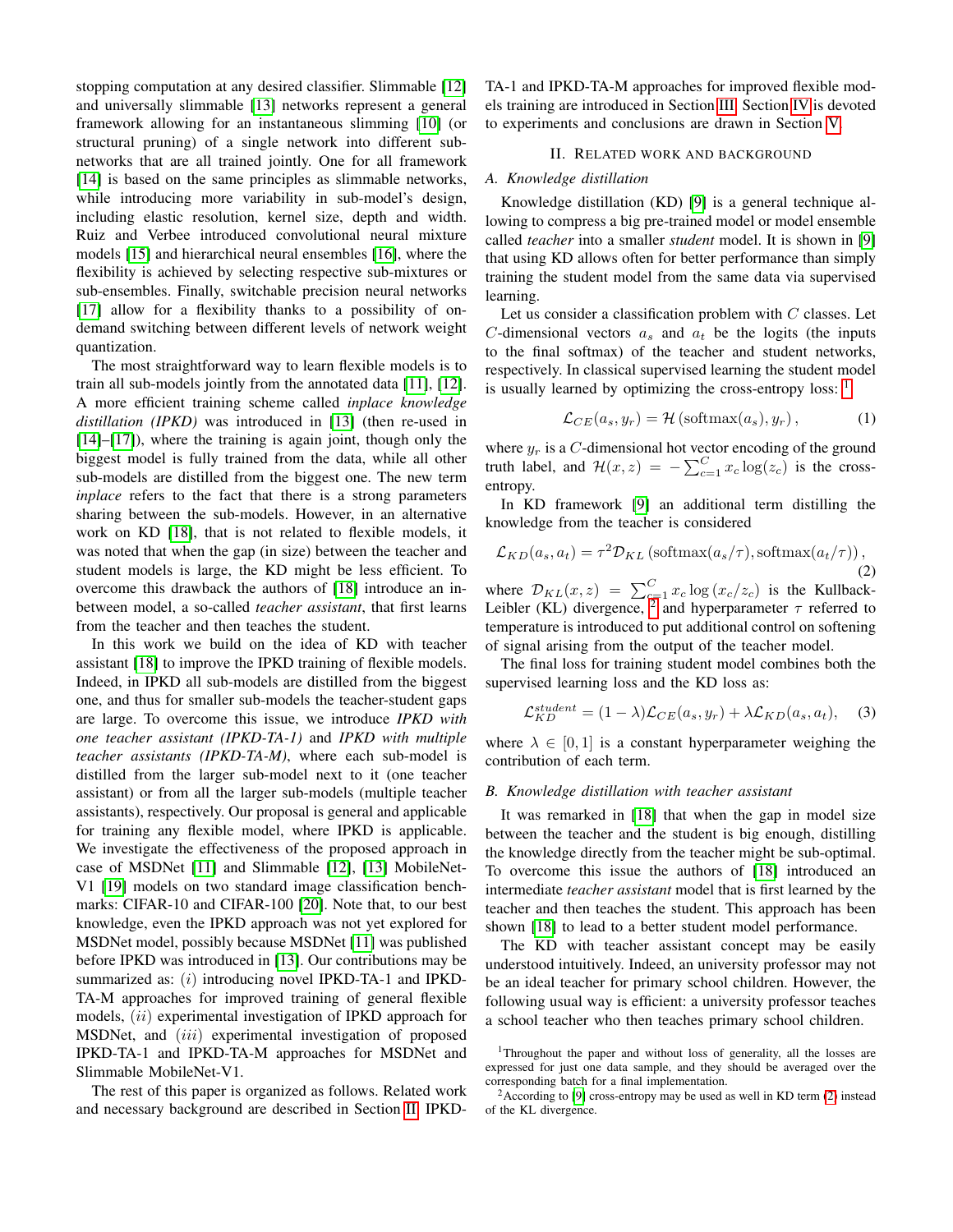# *C. Flexible DNNs*

We here describe briefly the two flexible models we consider in this work: MSDNet [\[11\]](#page-4-10) and Slimmable networks [\[12\]](#page-4-12), [\[13\]](#page-4-13). Though, there are many other flexible models [\[14\]](#page-4-14)–[\[17\]](#page-4-11) to which our proposed approach is applicable.

*1) Models:* MSDNet [\[11\]](#page-4-10) is a densely-connected convolutional neural network (CNN) proposed for image classification. It has a two-dimensional (scale and depth) architecture and is divided along the depth dimension into several blocks. An early-exit classifier is implemented at the end of each block, and the flexibility is achieved by a possibility to stop the computation at any desired classifier.

Slimmable networks [\[12\]](#page-4-12), [\[13\]](#page-4-13) is a general framework applicable to CNNs that are suitable for slimming (a particular structural pruning) [\[10\]](#page-4-9), and we here investigate it in case of MobileNet-V1 architecture [\[19\]](#page-4-18). Sub-networks of a slimmable network are slimmed versions of the full network obtained by removing entire convolutional channels so as to have different widths, *e.g.,* via scaling the full network width by 0.25, 0.5, 0.75, and 1.0. All sub-networks share their parameters, except for the batch normalization [\[21\]](#page-4-21) statistics.

*2) Conventional training:* Let flexible DNN include n submodels enumerated in the order of their sizes (the largest network is indexed by n). Let vector  $a_s[i]$  or  $a_t[i]$  be the logits of the *i*-th model ( $i = 1, ..., n$ ). <sup>[3](#page-2-2)</sup> The most conventional way to train flexible DNN consists in a supervised joint learning of all sub-networks as:

<span id="page-2-3"></span>
$$
\mathcal{L}^{flex} = \sum_{i=1}^{n} \mathcal{L}_{CE}(a_s[i], y_r), \tag{4}
$$

with  $\mathcal{L}_{CE}(\cdot, \cdot)$  specified in [\(1\)](#page-1-4).

## *D. Inplace knowledge distillation for Flexible DNNs*

It was proposed in [\[13\]](#page-4-13) to still train the sub-models jointly, but not all of them in a completely supervised manner: the largest  $n$ -th model is trained in a supervised way, while all other sub-models are distilled from the largest model. The resulting inplace knowledge distillation (IPKD) optimization loss writes

$$
\mathcal{L}_{IPKD}^{flex} = \mathcal{L}_{CE}(a_s[n], y_r) + (1 - \lambda) \sum_{i=1}^{n-1} \mathcal{L}_{CE}(a_s[i], y_r) + \lambda \sum_{i=1}^{n-1} \mathcal{L}_{KD}(a_s[i], a_t[n]), \quad (5)
$$

with  $\mathcal{L}_{KD}(\cdot, \cdot)$  specified in [\(2\)](#page-1-3). A new adverb *inplace* in IPKD refers to the fact that the KD is now performed jointly with a strong parameters sharing between the sub-models. It was shown in [\[13\]](#page-4-13) for Slimmable networks that the IPKD training outperforms the conventional training [\(4\)](#page-2-3). The IPKD strategy was then adopted in [\[14\]](#page-4-14)–[\[17\]](#page-4-11).

# III. PROPOSED APPROACHES

<span id="page-2-0"></span>We build our proposed training approaches on the idea of KD with teacher assistant (Sec. [II-B\)](#page-1-5), though introducing it within IPKD training of flexible DNNs. Indeed, all previous approaches [\[12\]](#page-4-12)–[\[17\]](#page-4-11) are using IPKD without teacher assistant, *i.e.,* by always distilling the knowledge from the largest model.

## *A. IPKD with one teacher assistant*

We first introduce the IPKD with one teacher assistant (IPKD-TA-1), where each sub-model is taught by another submodel that is just next to it from the top. This leads to the following re-formulation of IPKD loss [\(5\)](#page-2-4):

<span id="page-2-6"></span>
$$
\mathcal{L}_{IPKD-TA-1}^{flex} = \mathcal{L}_{CE}(a_s[n], y_r) + (1-\lambda) \sum_{i=1}^{n-1} \mathcal{L}_{CE}(a_s[i], y_r) + \lambda \sum_{i=1}^{n-1} \mathcal{L}_{KD}(a_s[i], a_t[i+1]).
$$
 (6)

### *B. IPKD with multiple teacher assistants*

Another strategy we introduce and investigate is the IPKD with multiple teacher assistants (IPKD-TA-M), where each sub-model is taught by all the larger sub-models <sup>[4](#page-2-5)</sup>. This is achieved by writing the corresponding loss as follows:

$$
\mathcal{L}_{IPKD-TA-M}^{flex} = \mathcal{L}_{CE}(a_s[n], y_r) + (1-\lambda) \sum_{i=1}^{n-1} \mathcal{L}_{CE}(a_s[i], y_r) + \lambda \sum_{i=1}^{n-1} \frac{1}{n-i} \sum_{j=i+1}^{n} \mathcal{L}_{KD}(a_s[i], a_t[j]), \quad (7)
$$

where the weights  $\frac{1}{n-i}$  (such that  $\sum_{j=i+1}^{n} \frac{1}{n-i} = 1$ ) are introduced in order to re-balance the impacts of the teacher assistants, since the number of teacher assistants varies from one sub-model to another.

#### <span id="page-2-7"></span>IV. EXPERIMENTS

### <span id="page-2-1"></span>*A. Datasets*

We evaluate the purposed approaches on two following popular image classification benchmarks. CIFAR-10 [\[20\]](#page-4-19) consists of 60k color images  $32 \times 32$  split into 10 classes. CIFAR-100 [\[20\]](#page-4-19) consists of the same images as CIFAR-10, though they are split onto 100 classes.

#### <span id="page-2-4"></span>*B. Experimental setup*

We investigate the proposed approach on two different flexible models: MSDNet [\[11\]](#page-4-10) and Slimmable [\[12\]](#page-4-12), [\[13\]](#page-4-13) MobileNet-V1 [\[19\]](#page-4-18). Our approach and all the baselines are implemented based on the corresponding implementations and model architectures available at [https://](https://github.com/kalviny/MSDNet-PyTorch) [github.com/kalviny/MSDNet-PyTorch](https://github.com/kalviny/MSDNet-PyTorch) and [https://github.com/](https://github.com/JiahuiYu/slimmable_networks) [JiahuiYu/slimmable](https://github.com/JiahuiYu/slimmable_networks)\_networks, respectively. Since the original Slimmable model implementation was only for ImageNet dataset (and not CIFAR-10 or CIFAR-100), some parameters,

<span id="page-2-2"></span><sup>&</sup>lt;sup>3</sup>Though the vectors  $a_s[i]$  and  $a_t[i]$  represent the same quantity, we distinguish between their notations to indicate within corresponding criteria whether a vector is in the role of a student  $(a_s[i])$ : the corresponding model parameters are optimized) or of a teacher  $(a_t[i])$ : the vector is just used as an input).

<span id="page-2-5"></span><sup>&</sup>lt;sup>4</sup>In general each sub-model can be taught by a subset of larger sub-models.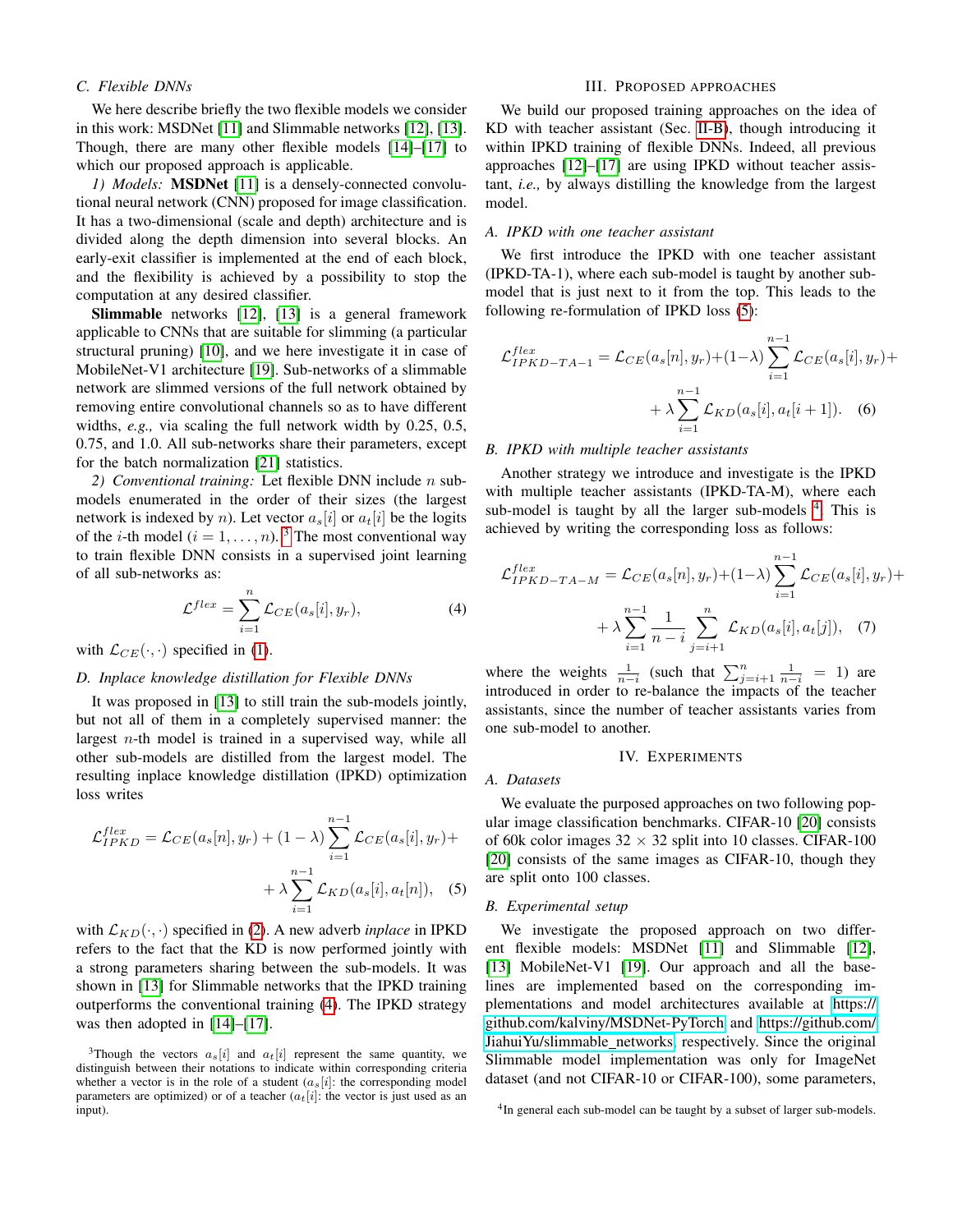<span id="page-3-0"></span>

<span id="page-3-1"></span>Fig. 1: Results in terms of classification accuracy for MSDNet on CIFAR-10 (left) and CIFAR-100 (right).

| Dataset |            |             | CIFAR-10   |                  | $CIFAR-100$ |             |            |                  |  |
|---------|------------|-------------|------------|------------------|-------------|-------------|------------|------------------|--|
|         |            |             |            |                  |             |             |            |                  |  |
| Method  | No dist.   | <b>IPKD</b> | IPKD-TA-1  | <b>IPKD-TA-M</b> | No dist.    | <b>IPKD</b> | IPKD-TA-1  | <b>IPKD-TA-M</b> |  |
|         | (baseline) | (proposed)  | (proposed) | (proposed)       | (baseline)  | (proposed)  | (proposed) | (proposed)       |  |
| Exit 1  | 90.12      | 91.24       | 90.34      | 91.03            | 65.20       | 65.20       | 65.42      | 65.85            |  |
| Exit 2  | 91.59      | 92.43       | 91.32      | 92.39            | 68.37       | 67.69       | 68.49      | 68.29            |  |
| Exit 3  | 92.64      | 93.10       | 92.60      | 93.12            | 70.82       | 70.55       | 71.36      | 70.47            |  |
| Exit 4  | 92.80      | 93.35       | 92.98      | 93.43            | 71.70       | 71.65       | 72.61      | 72.25            |  |
| Exit 5  | 93.24      | 93.54       | 93.40      | 93.69            | 73.25       | 72.71       | 73.24      | 73.04            |  |
| Exit 6  | 93.12      | 93.74       | 93.88      | 93.92            | 73.61       | 73.34       | 73.91      | 74.29            |  |
| Exit 7  | 93.27      | 93.69       | 93.90      | 94.16            | 74.11       | 73.91       | 73.80      | 74.84            |  |
| Avg     | 92.39      | 93.01       | 92.63      | 93.10            | 71.00       | 70.72       | 71.26      | 71.29            |  |

TABLE I: Detailed results in terms of classification accuracy (%) for MSDNet (best performance for each exit is in bold).

<span id="page-3-2"></span>

<span id="page-3-3"></span>Fig. 2: Results in terms of classification accuracy for Slimmable MobileNet-V1 on CIFAR-10 (left) and CIFAR-100 (right).

| Dataset                   |            |             | CIFAR-10         |                  | $CIFAR-100$ |             |                  |                  |
|---------------------------|------------|-------------|------------------|------------------|-------------|-------------|------------------|------------------|
| Method                    | No dist.   | <b>IPKD</b> | <b>IPKD-TA-1</b> | <b>IPKD-TA-M</b> | No dist.    | <b>IPKD</b> | <b>IPKD-TA-1</b> | <b>IPKD-TA-M</b> |
|                           | (baseline) | (baseline)  | (proposed)       | (proposed)       | (baseline)  | (baseline)  | (proposed)       | (proposed)       |
| Switch $1 \times 0.25$    | 90.46      | 90.59       | 90.59            | 90.54            | 63.56       | 63.75       | 63.47            | 64.19            |
| Switch 2 ( $\times$ 0.5)  | 89.97      | 90.17       | 90.27            | 90.45            | 62.76       | 63.52       | 62.80            | 63.96            |
| Switch 3 ( $\times$ 0.75) | 88.74      | 89.16       | 89.28            | 89.15            | 60.36       | 61.88       | 60.96            | 62.47            |
| Switch $4 \times 1.0$     | 86.04      | 87.03       | 86.55            | 86.36            | 54.98       | 58.17       | 58.26            | 59.18            |
| Avg                       | 88.80      | 89.24       | 89.17            | 89.13            | 60.42       | 61.83       | 61.37            | 62.45            |

TABLE II: Detailed results in terms of classification accuracy (%) for Slimmable MobileNet-V1 (best performance for each switch is in bold).

incuding stride, were adapted as in the following library: [https://github.com/weiaicunzai/pytorch-cifar100.](https://github.com/weiaicunzai/pytorch-cifar100)

All models are trained for 300 and 200 epochs for MSDNet

and Slimmable MobileNet-V1, respectively, with an initial learning rate of 0.1 using the stochastic gradient descent (SGD) optimizer. We have chosen temperature hyperparameter